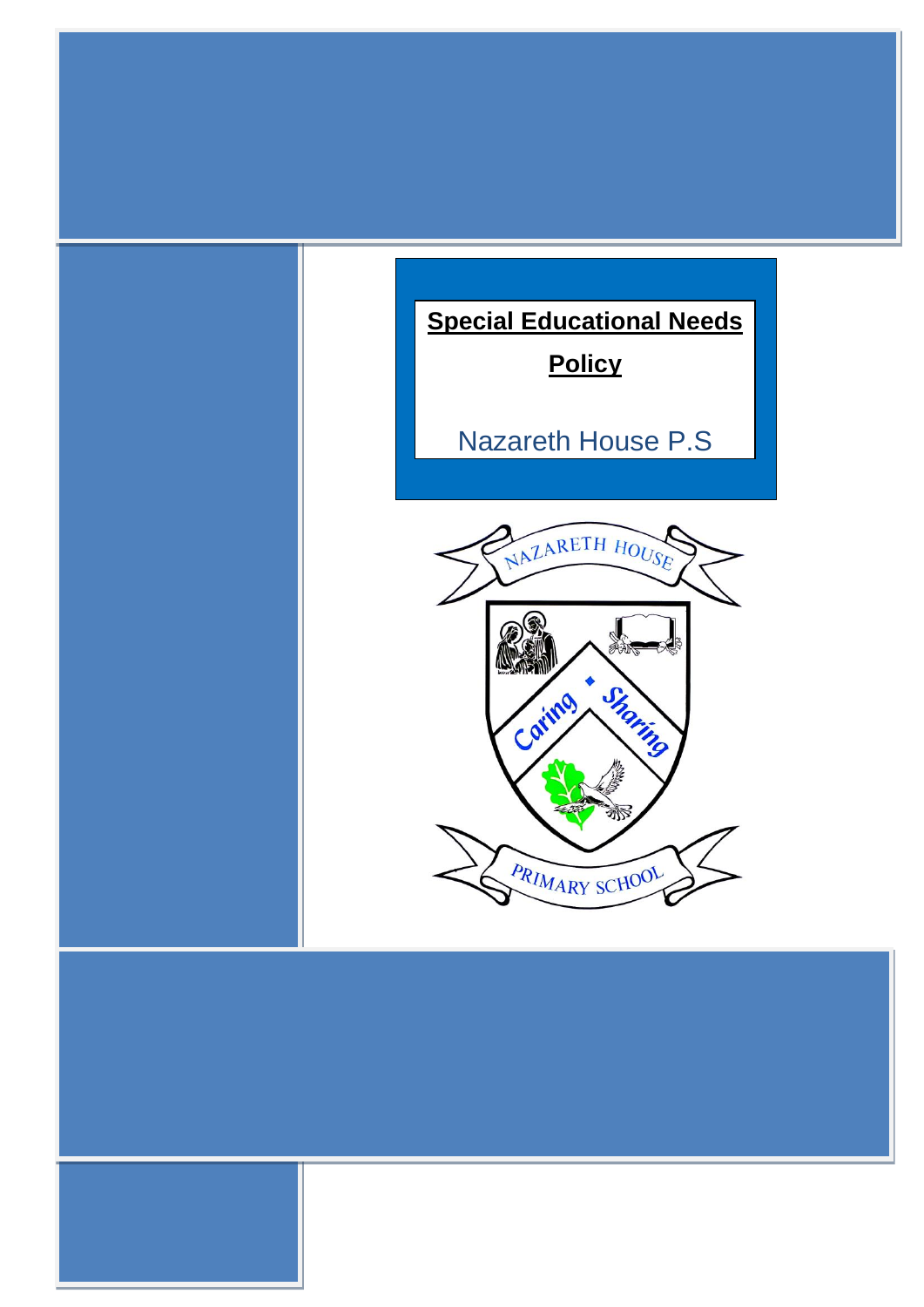### **Mission Statement**

Nazareth House Primary School is a Catholic school, committed to upholding the legitimate rights of children, teachers and parents. The staff will aim, at all times, to create a safe climate so that learning and teaching can occur within relationships of mutual valuing and respect. We believe education should provide for and equip children with skills and values necessary to make a positive contribution in a changing world. Nazareth House Primary School wants children to be self-motivated and to be at peace with themselves, others and the world. To achieve these aspirations the school requires the help, commitment and co-operation of children, parents, staff, governors and the wider community.

### **Rational/Vision**

Nazareth House Primary School staff are committed to providing equal access for all our pupils to a broad and balanced curriculum (The Northern Ireland Curriculum). We recognise that some pupils during their school career may have special educational needs and/or a disability. In the interests of these children we will endeavour to make every reasonable arrangement to provide for their individual needs.

#### **Definitions**

#### Learning Difficulty

*"*'Learning difficulty" means that the child has significantly greater difficulty in learning than the majority of children his or her age, and/or has a disability which hinders his or her use of educational facilities. 'Special education provision' means educational provision which is different from, or additional to, the provision made generally for children of comparable age." *(Code of Practice 1998 paragraph: 1.4)*

#### **Disability**

"Someone who has a physical or mental impairment which has a substantial and long term effect on his or her ability to carry out normal day to day activities."

*Disability Discrimination Act (1995)*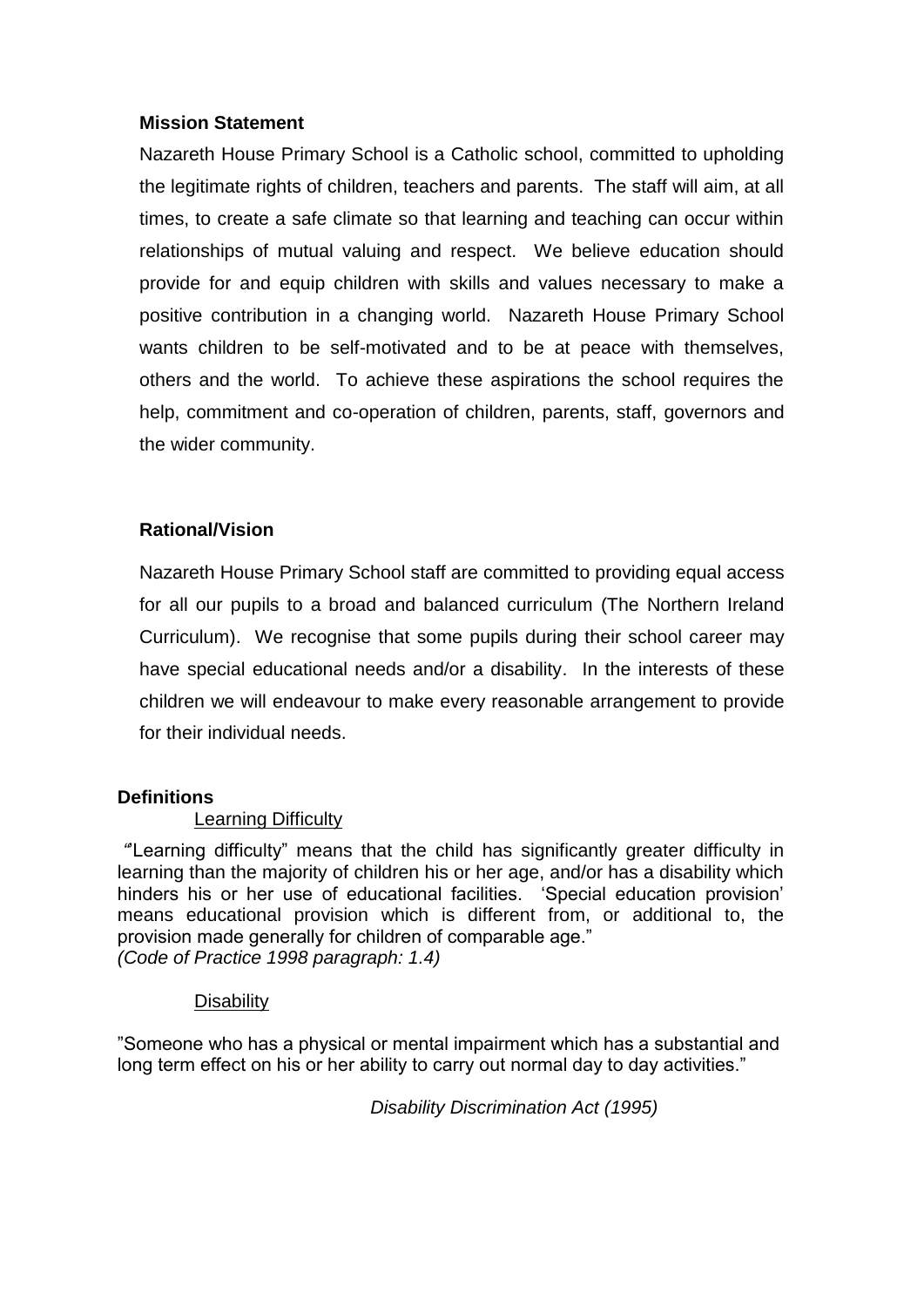## **SEN Provisions of SENDO**

'The new law will strengthen the right to an ordinary school place for children with a Statement, unless it is against the wishes of parents or it is incompatible with the efficient education of others.'

'Children who have Special Educational needs but do not have a statement, must, except in specific circumstances, be educated in an ordinary school.'

## A*rticle 3(1) SENDO 2005*

## **Key Principles of Inclusion**

'Inclusion is about the quality of children's experience; how they are helped to learn, achieve and participate fully in the life of the school'.

## *(Removing Barriers to Achievement, 2004)*

In order to make sure that we meet our pupils' needs and include them in all aspects of school life, this SEN policy links closely with all our other policies in supporting pupils such as; Positive Behaviour, Child Protection and Health and Safety.

The following areas encompass all aspects of SEN/Disability:

## 1. **Cognitive and Learning**

- a) Dyslexia/Specific Learning Difficulty (DYL)
- b) Dyscalculia (DYC)
- c) Dyspraxia/Developmental Coordination Difficulties (DCD)
- d) Mild Learning Difficulties (MILD)
- e) Moderate Learning Difficulties (MLD)
- f) Severe Learning Difficulties (SLD)
- g) Profound and Multiple Learning Difficulties (PMLD)
- h) Unspecified learning difficulties (U)

### 2. **Social, Emotional and Behavioural**

- a) Social, Emotional and Behavioural Difficulties (SEBD)
- b) Attention Deficit Disorder / Attention Deficit Hyperactivity Disorder (ADD)

### 3. **Communication and Interaction**

- a) Speech and Language Difficulties (SL)
- b) Autism (AUT)
- c) Asperger's Syndrome (ASP)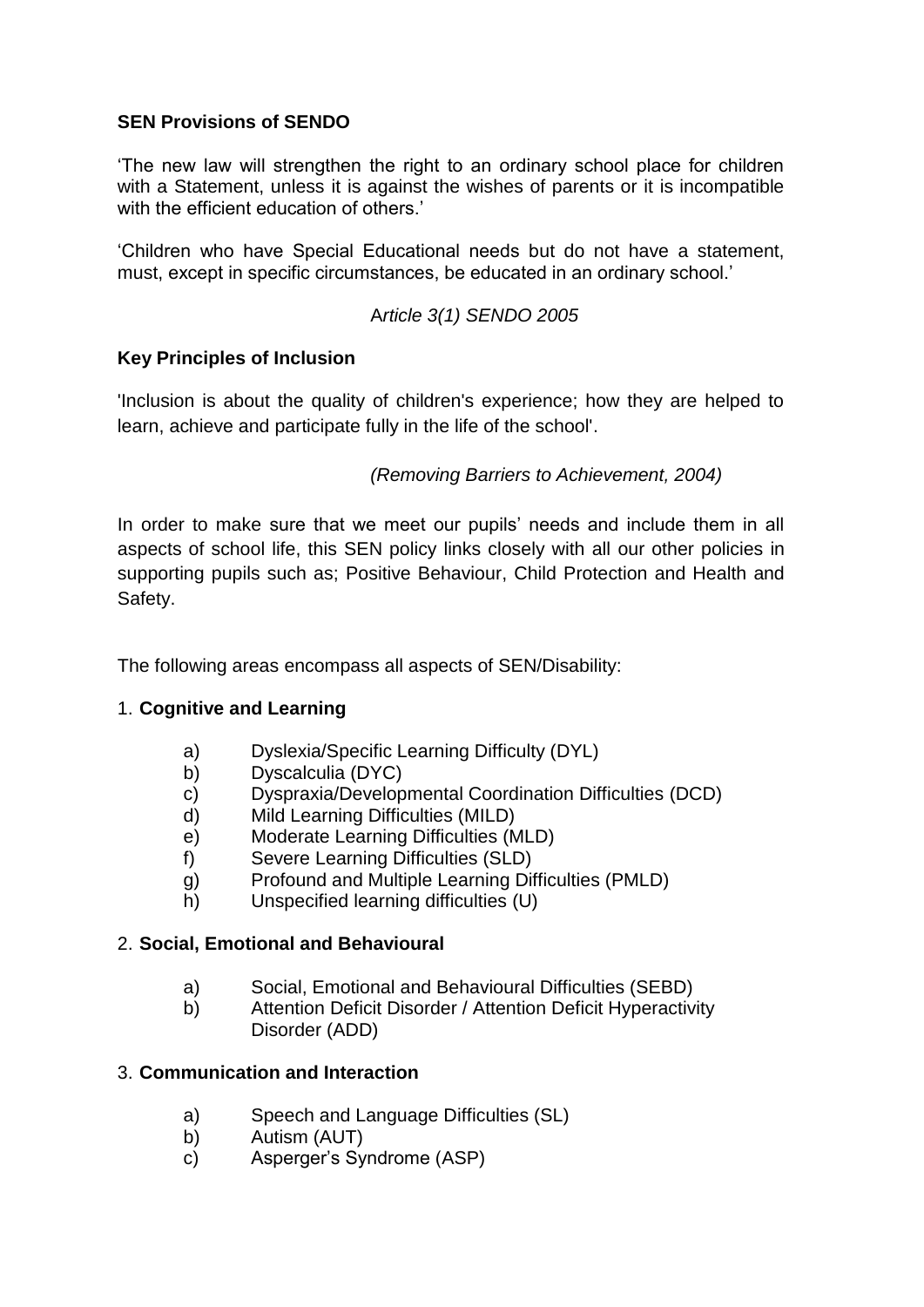## 4. **Sensory Difficulties**

- a) Severe/profound hearing loss (SPHL)
- b) Mild/moderate hearing loss (MMHL)
- c) Blind (BL)
- d) Partially sighted (PS)
- e) Multi-sensory impairment (MSI)

## 5. **Physical**

- a) Cerebral Palsy (CP)
- b) Spina Bifida and/or Hydrocephalus (SBH)
- c) Muscular Dystrophy (MD)
- d) Significant Accidental Injury (SAI)
- e) Other (OPN)

## 6. **Medical Conditions/Syndromes**

- a) Epilepsy (EPIL)
- b) Asthma (ASTH)
- c) Diabetes (DIAB)
- d) Anaphylaxis (ANXS)
- e) Down's Syndrome (DOWN)
- f) Other medical conditions/syndromes (OMCS)
- g) Interaction of Complex Medical Needs (ICMN)
- h) Mental Health Issues (MHI)

### 7. **Other**

a) Other (OTH)

*Guidance for Schools: Recording Children with Special Educational Needs – SEN Categories (Department of Education)*

### **Policy Aims**

- 1. To identify pupils with SEN/Disability as early and thoroughly as possible using a variety of means and in consultation with appropriate personnel.
- 2. To ensure full entitlement and access for pupils with SEN/Disability to high quality education within a broad, balanced, relevant and differentiated curriculum.
- 3. To ensure that all pupils with SEN/Disability feel valued. To offer curricular, pastoral and extra curricular opportunities that allow pupils to develop their knowledge, understanding and skills so ensuring progress, promoting success and self-confidence.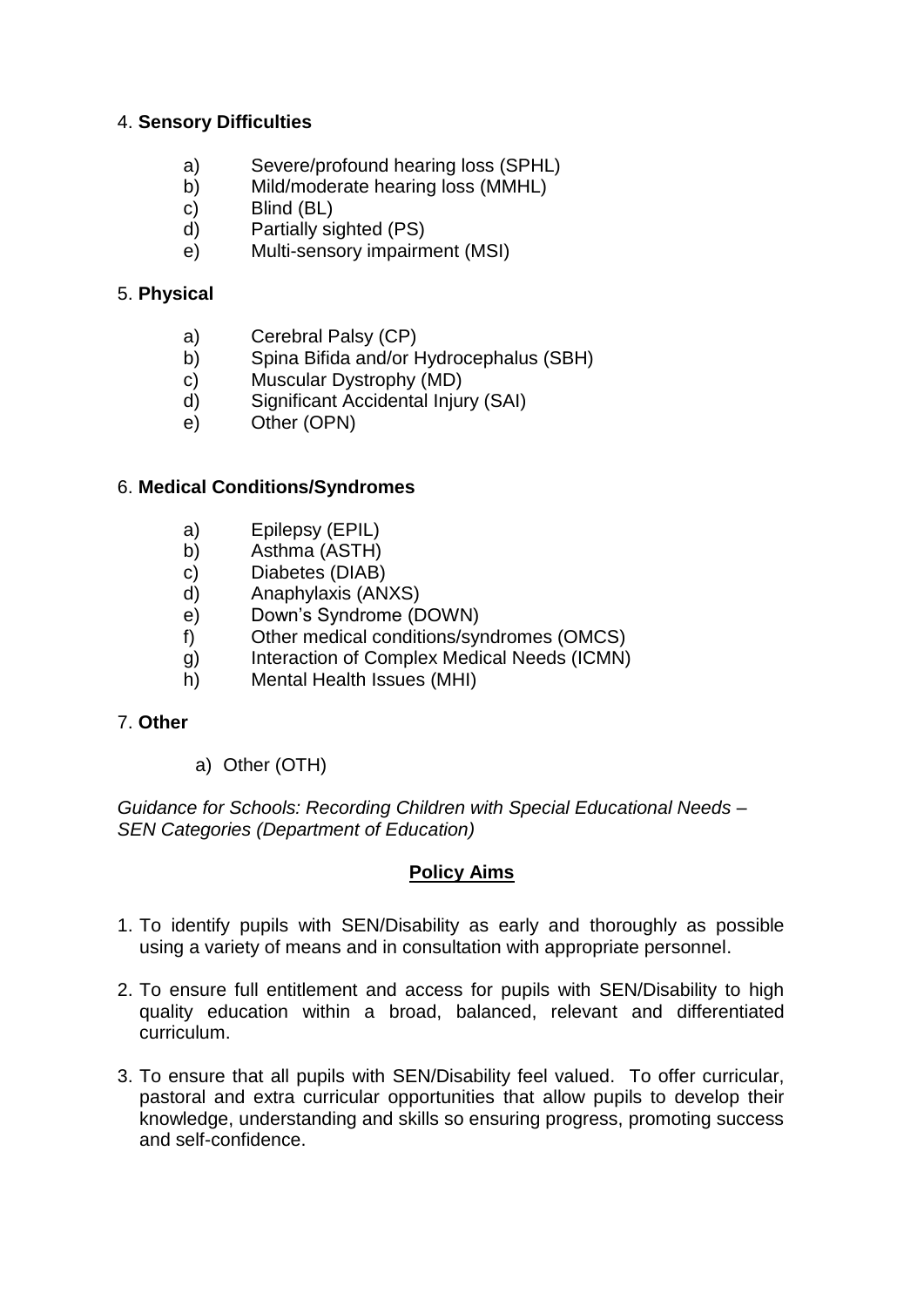- 4. To offer a broad curriculum which will promote intellectual, emotional, social and physical progress in order that pupils can develop as valuable members of society both now and in the future.
- 5. The support of parents and pupils is crucial if an individual Education Plan (IEP) is to be effectively implemented. To encourage parental involvement in all aspects of SEN provision. To consider the wishes of the child when planning and implementing SEN provision. When considering the wishes of the child, his/her age and powers of understanding must be taken into account.
- 6. To strive for close co-operation between all services and agencies concerned in order to achieve an effective multi-disciplinary approach to meeting SENs.
- 7. To educate pupils with SEN/Disability, wherever possible, alongside their peers.
- 8. To develop a recording system so that each pupil's performance can be monitored and reviewed appropriately.
- 9. To encourage and/or maintain interest of pupils with SENs in their education
- 10. To encourage a range of teaching strategies that accommodate different learning styles and promote effective learning.
- 11. To create a caring and supportive environment in which pupils can contribute to the planned provision in relation to their individual learning needs.
- 12. To meet the needs of all pupils who have SEN/Disability by offering appropriate forms of educational provision and the most efficient use of available resources.
- 13. To promote collaboration amongst teachers in the implementation of the SEN policy.
- 14. To work closely with all EA departments and other outside agencies in order to improve the quality of support available for each pupil with SENs.

# **Arrangements for Co-ordinating SEN Provision**

### **Roles and Responsibilities**

SEN provision will be the overall responsibility of the Board of Governors and Principal of the school. However in order to facilitate the day-to-day running of the provision the Board of Governors have delegated responsibility for pupils with special educational needs to **Roisin McMonagle (SENCO)**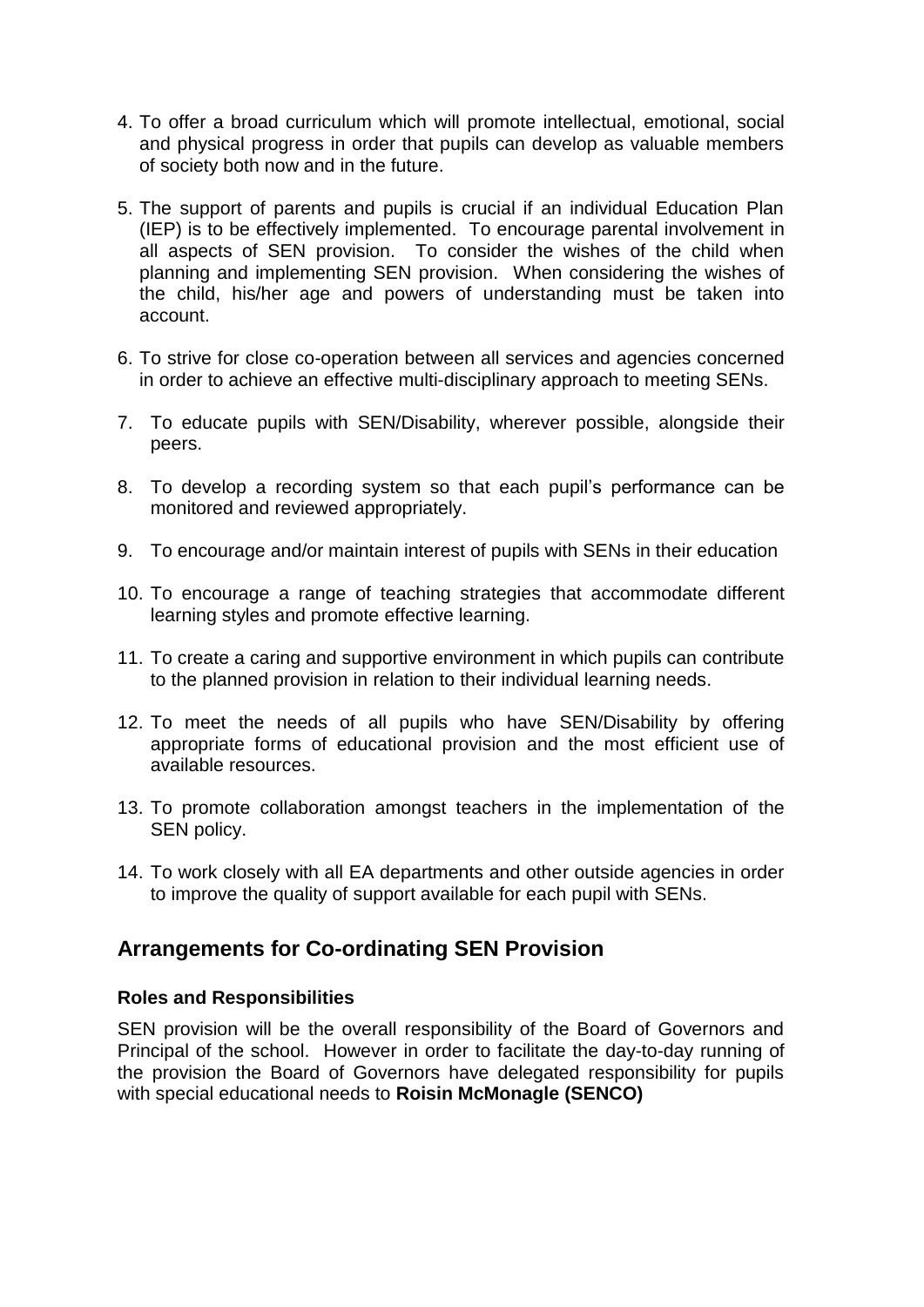## **Board of Governors**

In 'Every School a Good School' (DE) – The Governor Role (2010) Chapter 12 of the document relates specifically to the Governor role for pupils with special educational needs.

The following section provides an overview of Governor's responsibilities from this document as highlighted in the SEN Resource File, 2011:

The role of the Board of Governors of a mainstream school is to exercise its functions in relation to the school with a view to ensuring that provision is made for registered pupils with special educational needs. The Board of Governors has a **statutory** duty to:

- Take account of the provisions in the DE Code of Practice on identifying and assessing special educational needs;
- Use their best endeavours to provide for pupils identified with SEN and that parents are notified of their child's special needs;
- Maintain and operate a policy on SEN;
- Ensure that where a registered pupil has special educational needs, those needs are made known to all who are likely to teach them;
- Ensure that the teachers in the school know the importance of identifying those registered pupils with SEN and of providing appropriate teaching;
- Allocate funding for special educational needs and disability; and prepare and take forward a written accessibility plan.

## **Principal (Code of Practice 1998)**

The Principal should:

- Keep the Board of Governors informed about SEN issues
- Work in close partnership with the SENCo
- Liaise with parents and external agencies as required
- Delegate and monitor the SEN budget
- Ensure the SMT are actively involved in the management of SEN within the school. SMT members should ensure consistency of practice and contribute to the realisation of the SDP
- Provide a secure facility for the storage of records relating to Special Educational Needs

### **SENCo**

In all mainstream schools, a designated teacher should be responsible for:

- The day to day operation of the school's special educational needs policy;
- Responding to requests for advice from other teachers;
- Co-ordinating provision for pupils with Special Educational Needs;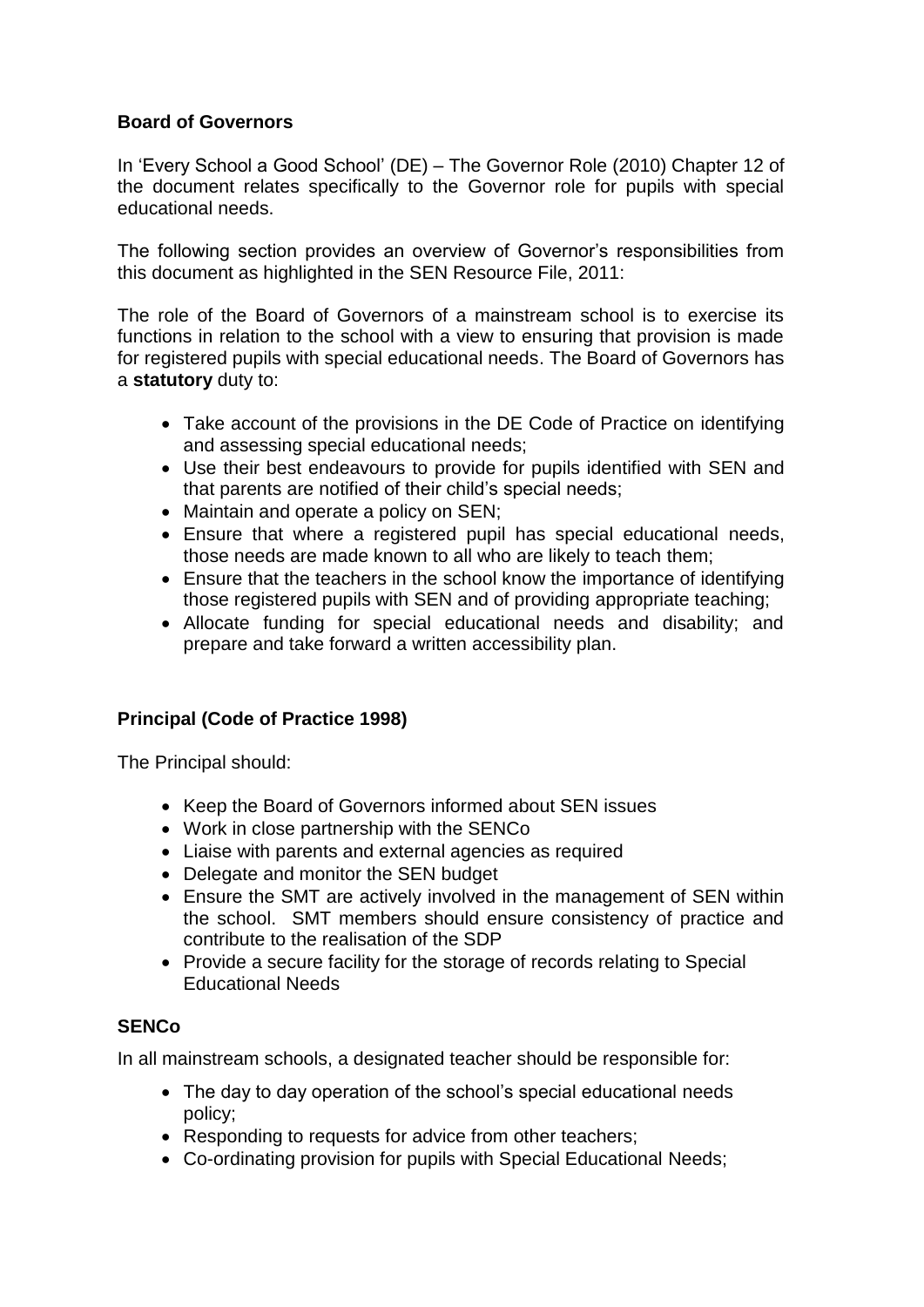- Maintain the school's SEN register and oversee all the records on pupils with special educational needs;
- Liaison with parents of children with special educational needs;
- Establishing the SEN in-service training requirements of the staff, and contributing as appropriate to their training;
- Liaison with external agencies. (DENI, 1998, p7)

### **Class Teacher**

The class teacher should

- Be aware of current legislation
- Keep up to date with information on the SEN Register
- Gather information through observation and assessment
- Develop an inclusive classroom
- Work closely with other staff to plan for learning and teaching
- Contribute to, manage and review IEPs in consultation with the SENCo and
- Involve classroom assistants as part of the learning team

## **SEN Support Staff**

Support Staff should

- Work under the direction of the class teacher
- Be involved in planning
- Look for positives by talking to the child about his/her strengths
- Provide practical support
- Listen to the child/speak to staff on the child's behalf
- Explain boundaries and operate these consistently and fairly
- Keep records and attend meetings and
- Share good practice

### **Pupil**

'The child should, where possible, according to age maturity and capability, participate in all the decision making processes which occur in education.' *(Supplement to the Code of Practice – pars 1.19)* 

Key decisions for a particular pupil might include:

- Contributing to the assessment
- Contributing to education plans through setting targets
- Working towards achieving agreed targets and
- Contributing to the review of IEPs, Annual Reviews and the Transition process in Year 7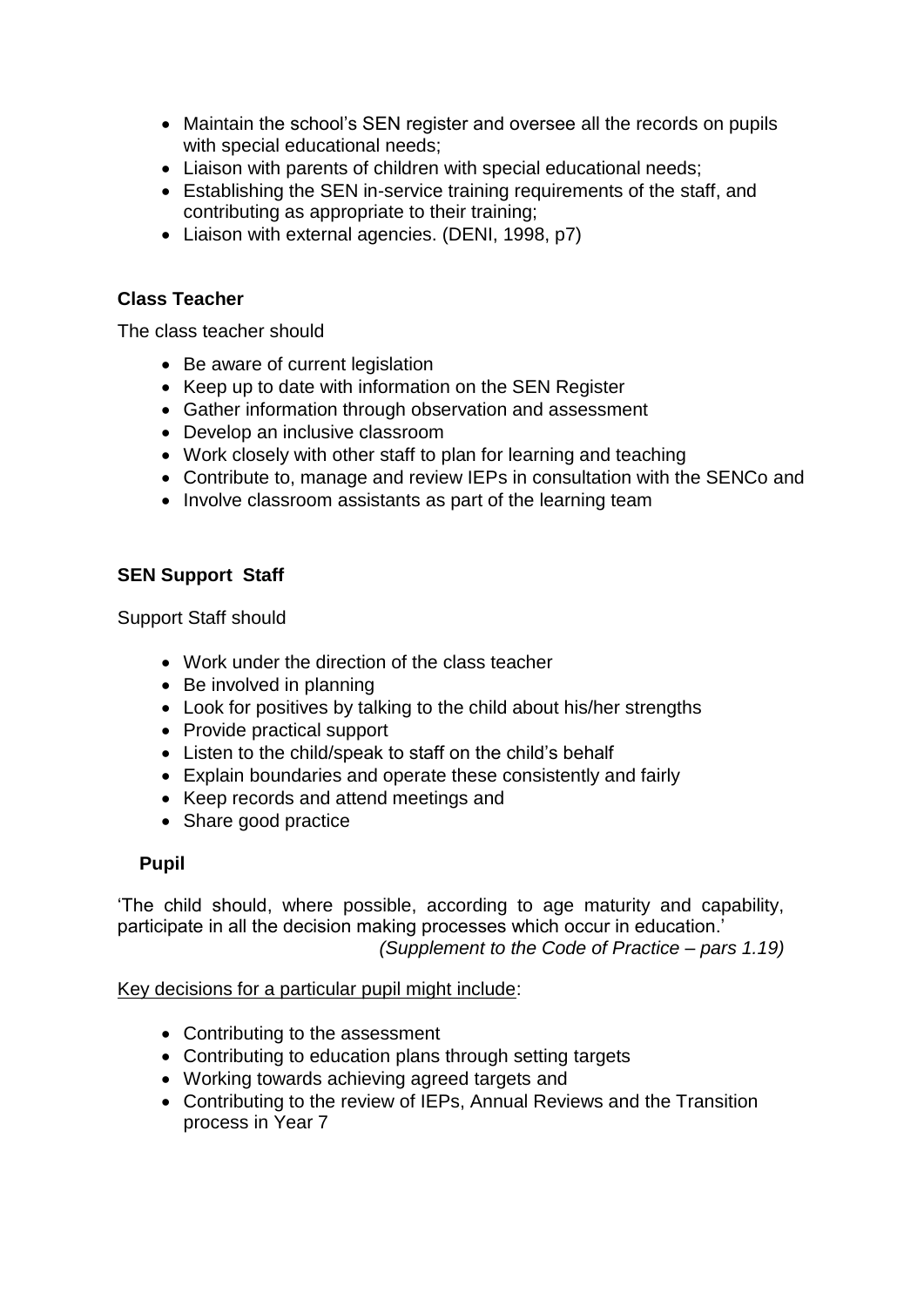## **Parent/Carer**

'The relationship between the parents of a child with SEN and their child's school has a crucial bearing on the child's educational progress and effectiveness of any school based action....... Professional help can seldom be wholly effective unless it builds upon parental involvement and provides reassurance that account is taken of what parents say and that their views and anxieties are treated as intrinsically important.

'*(Code of Practice 2.21)*

It is essential that parents inform the relevant school staff of any significant needs their child may possess. They should do this as early as possible. For example, important information may need to be made available by a parent upon a child's entry to the school.

It is the school's responsibility to inform parents when staff are considering placing the pupil's name on the SEN register or moving the child to a higher or lesser stage of need. Parents should be invited as necessary to:

- Meet with staff to discuss their child's needs
- Attend review meetings
- Inform staff of changes in circumstances
- Support targets on IEPs

### **Admissions**

The admission arrangements with respect to the majority of pupils with SEN must be consistent with the school's general arrangements for all other pupils.

Children with Statements of SEN are placed in schools at the request of the relevant Education and Library Board.

When seeking to place a pupil with a Statement, the Board will take into account the wishes of the child's parents and the provision of efficient education for other children in the class or school and the efficient use of resources to determine the suitability of the placement.

This arrangement is in line with SENDO legislation.

### **Accessibility**

- At present pupils with SEN/Disabilities have equal access to all areas of the school building.
- The school is fully accessible to wheelchair users.

### **Annual Report**

 The BOG should report each year on SEN provision in school. Information for this report should be collated by the SENCo and the Principal.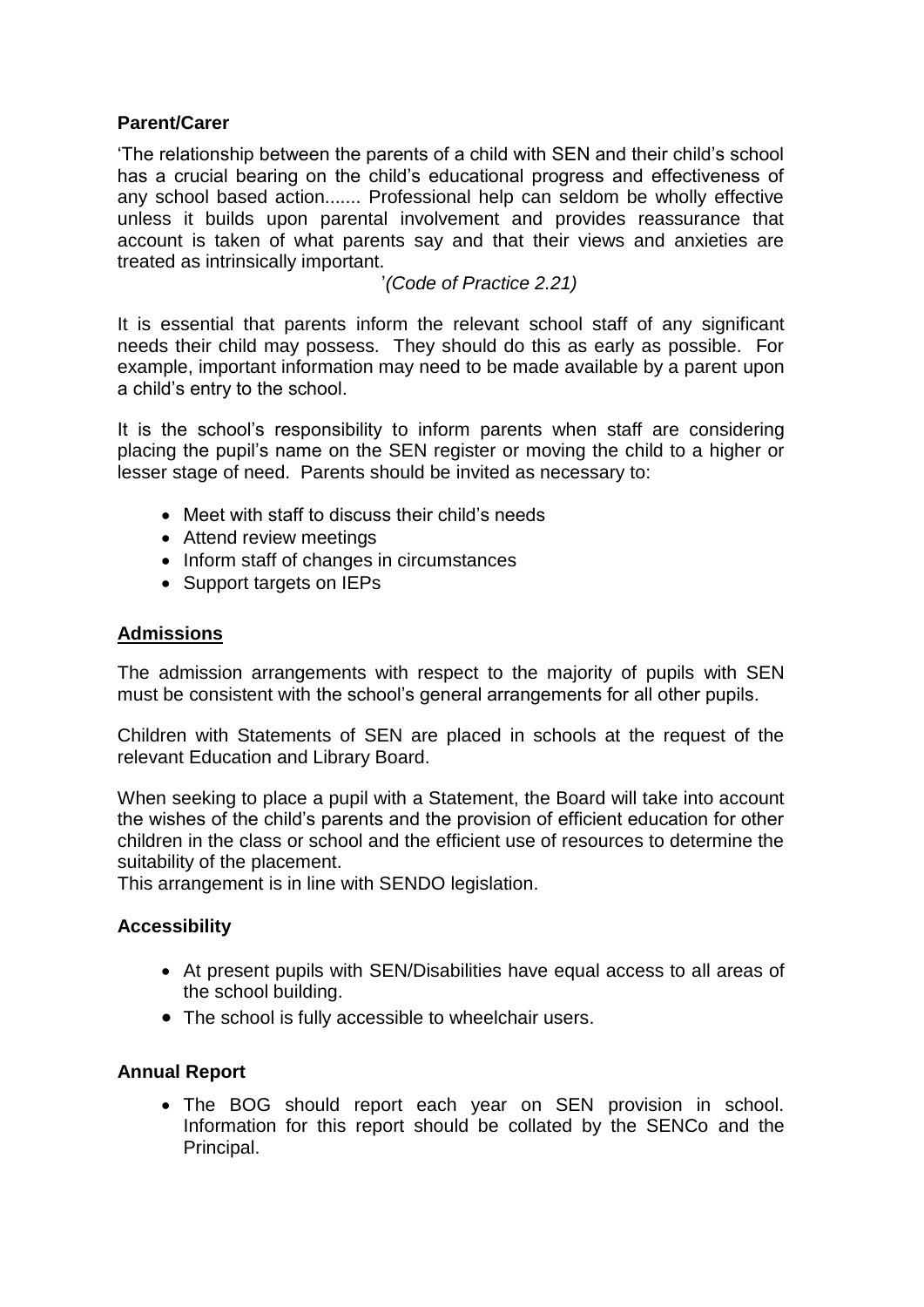## **Identification and Assessment of Special Educational Needs**

"It is vitally important that children with SEN are identified as early as possible and that an awareness of their possible difficulties is clearly communicated between all the professionals involved with their development."

*(Code of Practice 1998 paragraph 2.14)*

*'*Children with SEN should be identified as early as possible and assessed as quickly as is consistent with thoroughness'

> *(Paragraph 5.12 - page 44 - Supplementary Guide of the Code of Practice)*

In **Nazareth House Primary School,** the following will be used to identify pupils' needs:

- Parental information
- Information from Nursery School or other transferring school
- Summative and formative assessment
- Key Stage Assessments
- Teacher observation
- Professional Reports
- Statements of Special Educational Need
- Care Plans
- Personal Education Plans for looked after children
- IFP Reviews
- Annual Reviews

#### **The Management of SENs**

In Nazareth House Primary School, we follow the five stage approach as set out in The Code of Practice (1998).

This approach recognises that there is a continuum of SEN and that the requirements of the majority of pupils with SEN lie at Stages 1, 2 or 3. This means that their needs are met by the school with the help of outside agencies and/or specialists as required.

### **Stage 1**

Stage 1 begins with a concern that a child may have special educational needs. Normally such a view is expressed either to or by the class teacher. The class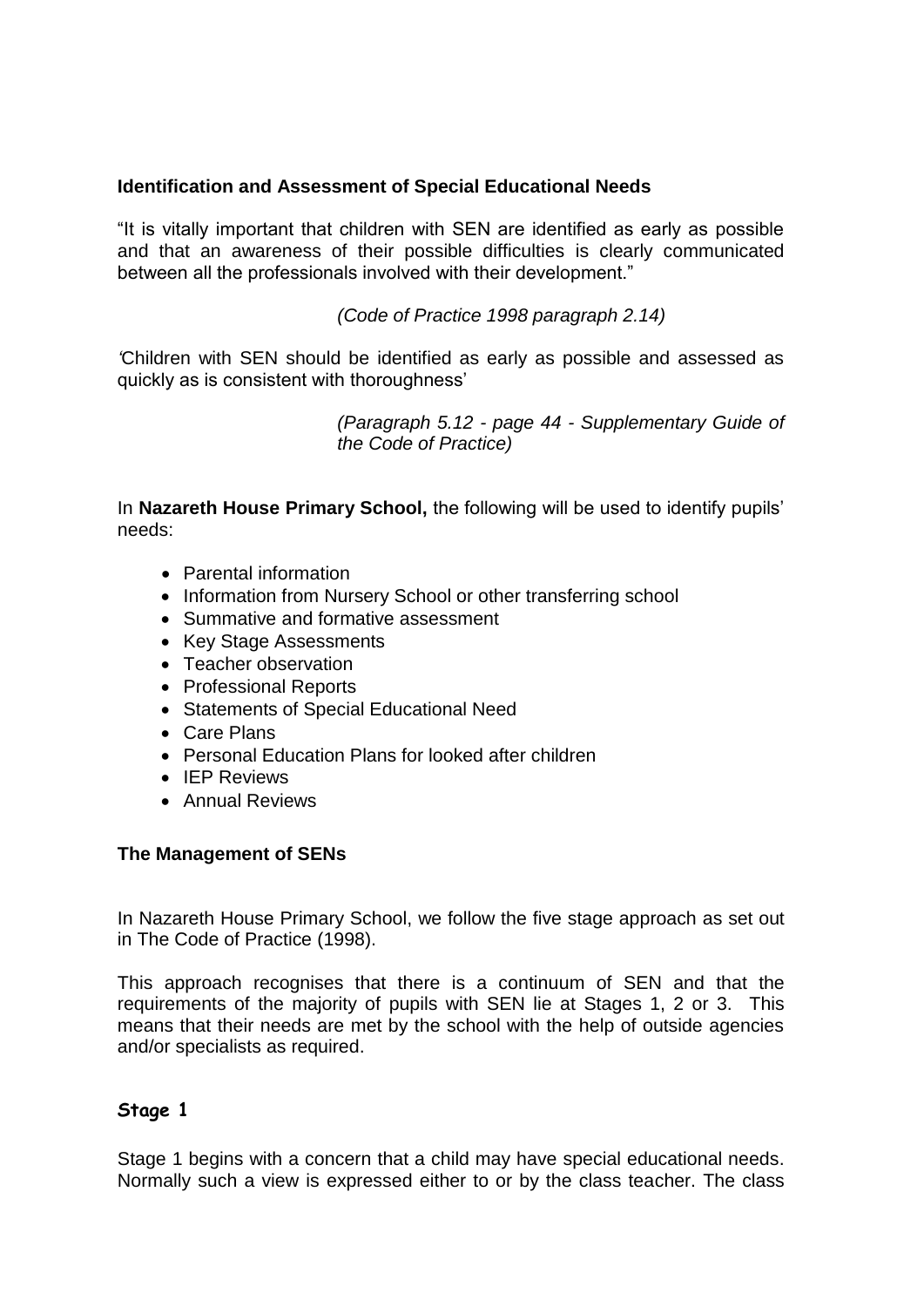teacher maintains day-to-day responsibility for meeting the pupil's SENs and should inform the SEN co-ordinator and the Principal and consult the child's parents. In addition, the class teacher should:

- Collect and record information about the child and make an initial assessment of SEN.
- Provide or arrange special help within the normal curriculum framework, such as: increased differentiation of class work, alternative teaching and learning strategies to help meet the child's needs. The nature and aims of such provision should be recorded, together with the targets, monitoring arrangements and review date and
- Monitor and review progress and report back to SENCo.

The SENCo should

- Ensure that parents are consulted and together decide that the child's name is included in the school's SEN register.
- Help the class teacher gather information and assess the child's needs and
- Advise and support the class teacher.

### **Stage 1 Review**

• Parents should always be informed of proposed action and any review date. Having considered review outcomes the SENCo will decide whether to remove pupil's name from the register, keep the pupil at Stage 1 or move the child to Stage 2.

### **Stage 2**

Stage 2 begins with a decision either at the Stage 1 Review, or following discussions between teachers and parents, to proceed with early and more intensive action.

The SENCo:

- Takes the lead in assessing the child's learning difficulty. This includes planning, monitoring and reviewing the special educational provision working with the child's teacher. The class teacher remains responsible for working with the child in the classroom.
- Again, working with the class teacher, the SENCo should ensure that an Education Plan is drawn up for the pupil and
- All these operations should take into account, as far as possible, the child's own views and the parents' views.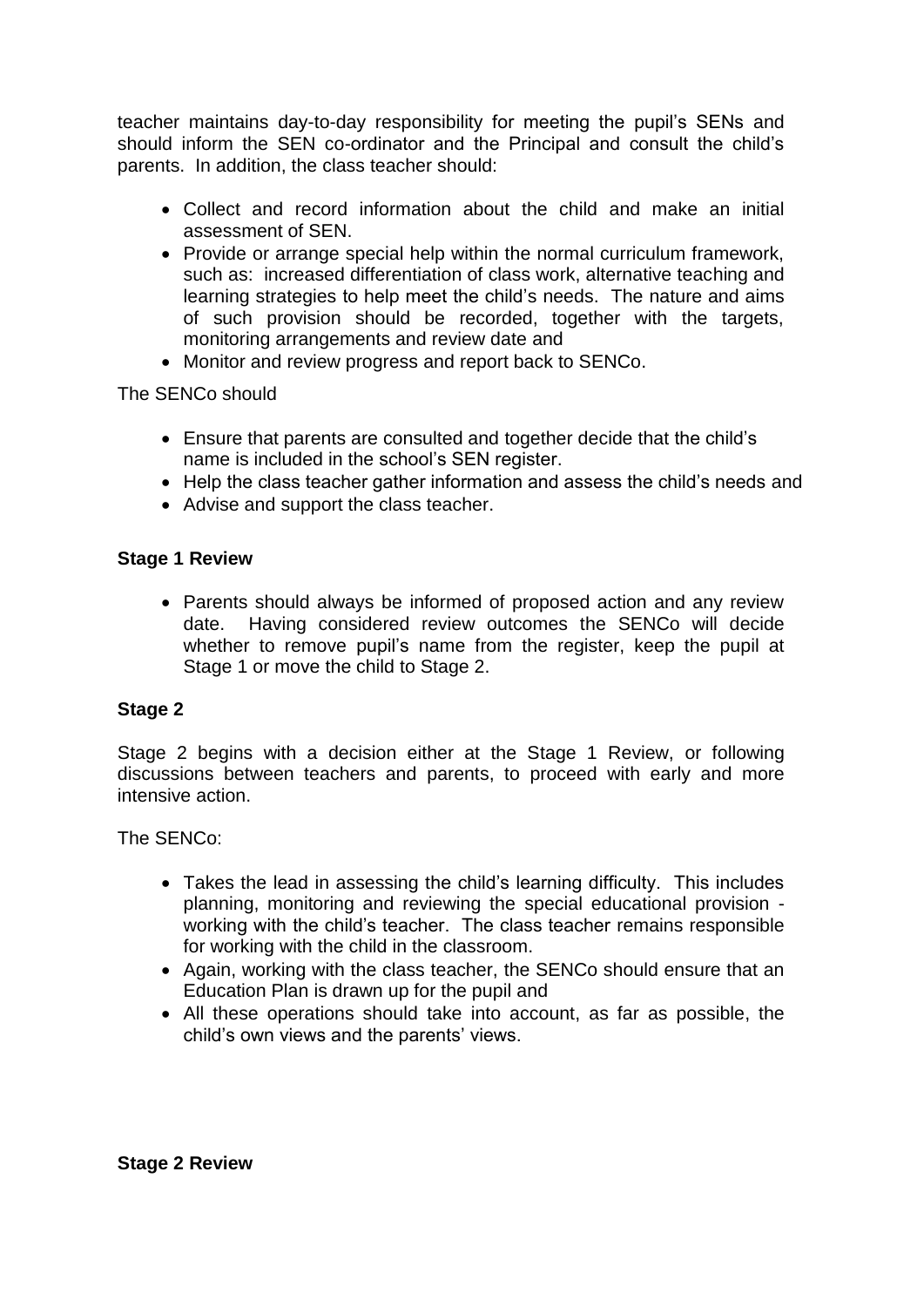Normally the Stage 2 review should be conducted by the SENCo, in consultation with the class teacher and, where possible, child and parents. It should focus on the child's progress.

If progress has been satisfactory the SENCo may decide that the child should continue at Stage 2 in order to consolidate gains. If the progress continues to be satisfactory, the SENCo may decide that the child no longer needs special educational provision at Stage 2 and may decide to move the child to Stage 1.

The child's name should be kept on the SEN register until there is no longer any significant concern about progress.

If the relevant and purposeful measures at Stages 1and 2 do not result in adequate progress the SENCo should move the child forward to Stage 3 and referral may be made to special support services/agencies outside the school.

### **Stage 3**

Stage 3 begins with a decision either at Stage 2 review or following discussions between the SENCo, Principal teachers and parents, that early intervention with external support is necessary.

At this Stage the SENCO takes a lead role, working closely with the child's teacher and drawing on the expertise of relevant external support services.

The SENCo, working with the class teacher, and with the help of the external support services, should ensure that a Stage 3 Education Plan is drawn up. Together they should consider a range of teaching approaches and appropriate support materials, including the use of ICT. The Education Plan should set out revised strategies for supporting the child's progress and arrangements for monitoring and review. It should be implemented as far as possible, in the everyday classroom setting. The SENCo should ensure close liaison with the child's teacher. Parents should always be kept informed and the child should be involved as far as possible.

At Stages 2 and 3 of the Code of Practice the SENCo and class teacher should consider potential benefits of:

- The Good Practice Guidelines.
- Encouraging inclusive activities to ensure integration of the pupil with SEN with others in his class.
- Differentiated teaching.
- Withdrawal for more intensive support.
- SEN resources available within school; support programmes, ICT, etc.
- Available staff skills that support pupils with SENs.
- Implementation of any provision/strategies as a result of external advice, support and training and
- General advice and support requested from relevant ELB support.

### **Review of the Stage 3 Education Plan**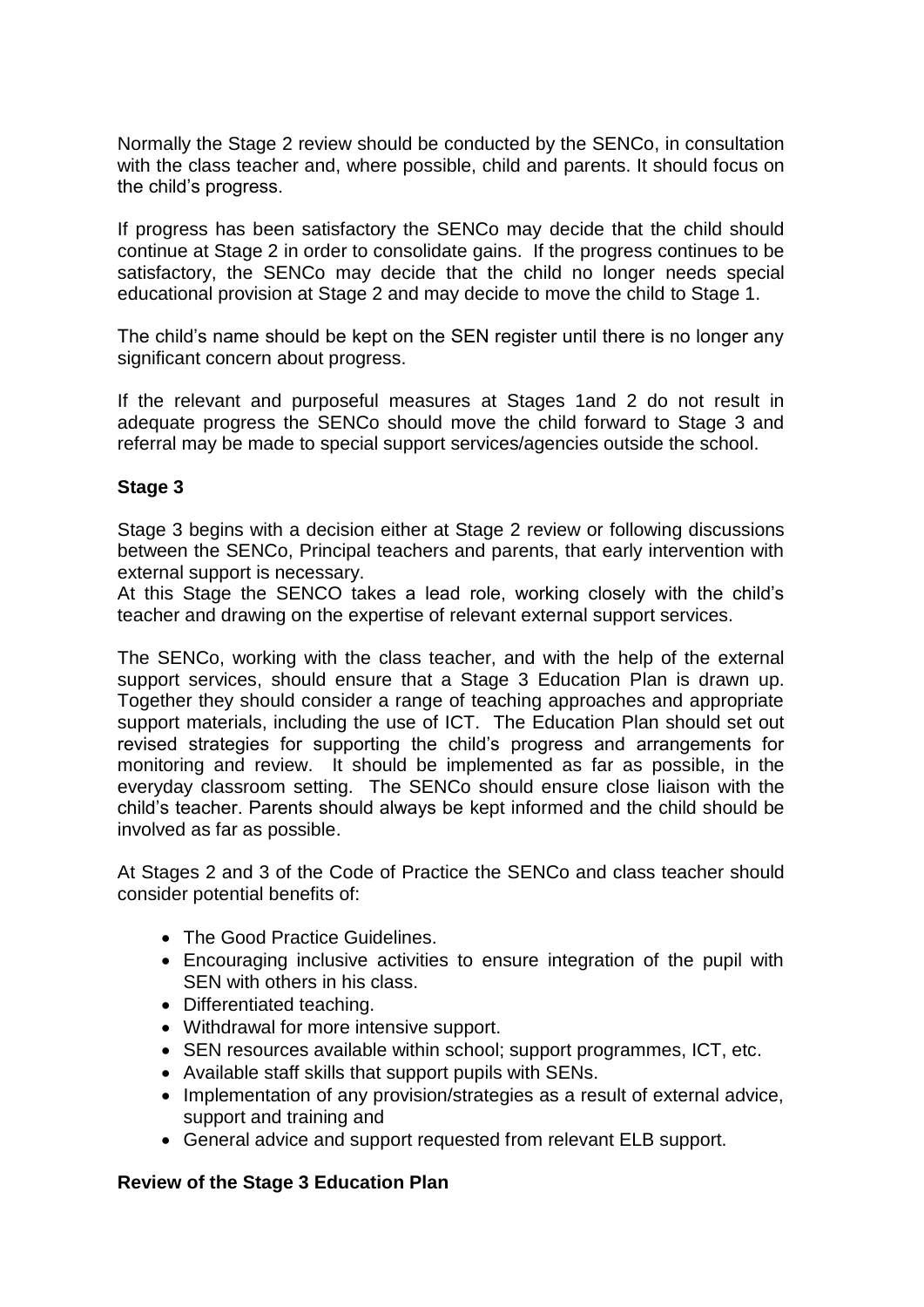The review of the Stage 3 Education Plan should normally be conducted by the SENCo, in consultation with the class teacher and where possible, parents and child. Relevant external support service may also be present, particularly if the pupil's progress has not been satisfactory. The review should focus on the child's progress and whether this has been adequate.

If progress has been satisfactory the SENCo in consultation with the teacher will decide that the child should continue at Stage 3.

If the progress continues to be satisfactory the SENCo may decide that the child no longer needs external support at Stage 3 and may decide to move the child back to Stage 2 and appropriate action taken at that stage.

If the relevant and purposeful measures at Stage 3 have not resulted in adequate progress and following consultation with the SENCo, teacher, external support service and parents, the Principal may request a Statutory Assessment.

### **Stage 4**

'In some cases schools will conclude that the pupil's needs remain so substantial that they cannot be effectively met within the resources normally available to the school.'

*(Supplement to the Code of Practice – 4.64)*

Following an application to the EA from school's principal or the parent, the Board will consider the need for transition to Stage 4. It should be noted that a request of this kind will not always result in Statutory Assessment nor will Statutory Assessment always lead to a Statement of SENs.

In reaching a suitable decision, the Board will consider:

- The degree of the child's difficulty
- The nature of the provision required
- Whether the child's needs can reasonably be met by the resources normally available to the school and
- Use the EA Criteria for Statutory Assessment.

#### **Following Statutory Assessment,**

The Board will either:

- make and maintain a Statement of Special Educational Needs and arrange,
- monitor and review provision; or
- provide a Note in Lieu of a Statement.

A Statement of Special Educational Needs sets out the child's educational and non-educational needs, the objectives to be secured, the provision to be made and the arrangements for monitoring and review.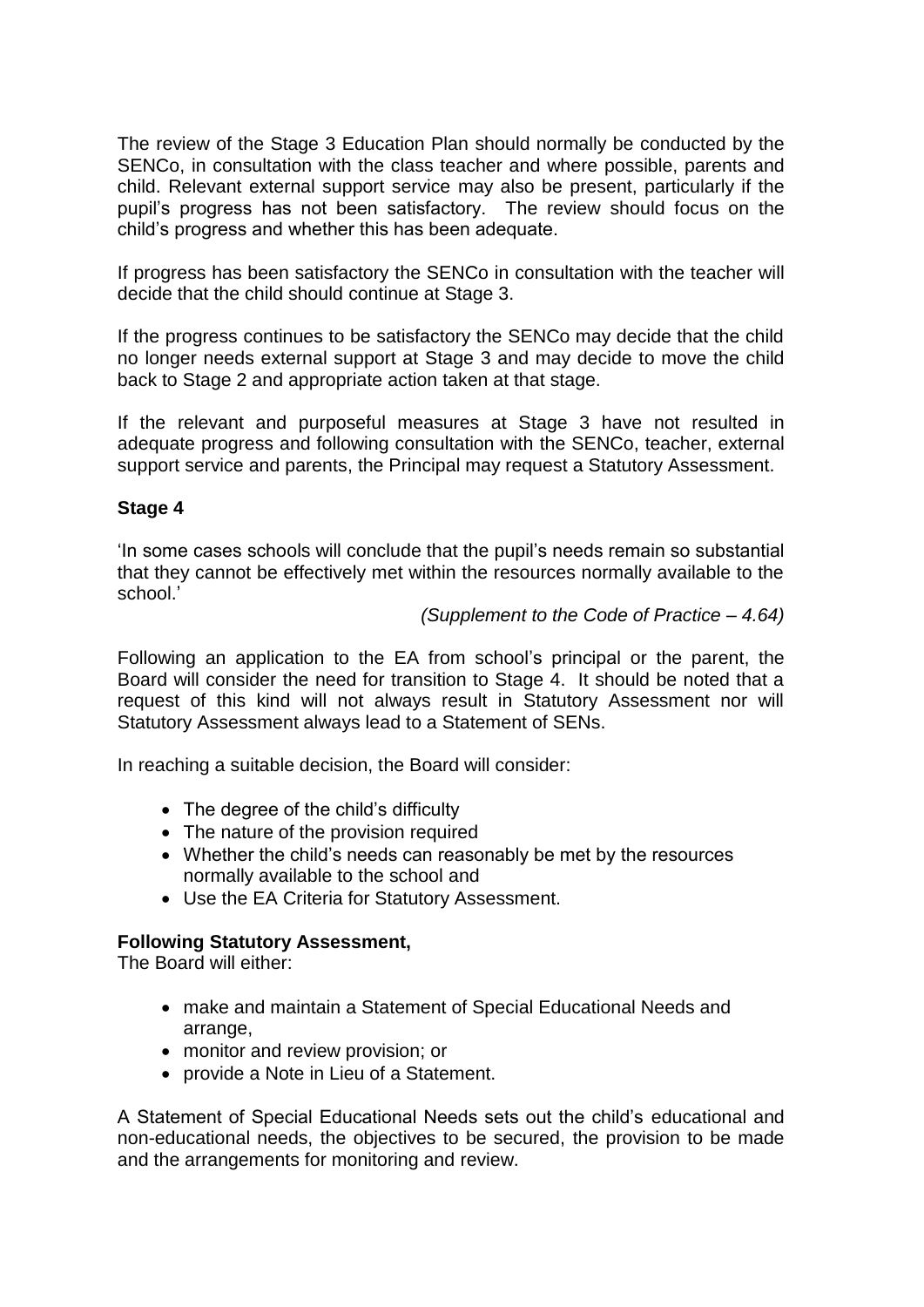A Note in Lieu of a Statement sets out the reasons for the Board's decision not to make a Statement of Special Educational Needs and includes supporting evidence from the Statutory Assessment.

Once the statement has been made final:

- Provision and /or support will be arranged to meet the pupil's needs.
- The SENCo ensures that a Stage 5 Education Plan is drawn up and implemented, monitored and reviewed and
- The Annual Review and Transition process will take place.

## **The Annual Review**

Article 19 of the Education (Northern Ireland) Order 1996 requires that any child or young person who is the subject of a Statement of Special Educational Needs, whether attending a special or mainstream school, must be reviewed annually, to make sure that the needs of the child or young person are still being met and to consider the appropriateness of the placement. Annual Reviews should be seen as part of the process of continuous monitoring of the child's progress.

The Annual Review will;

- Gauge the child's progress towards meeting the objectives specified in the statement.
- Review the special provision made for the child, including placement and
- Consider the appropriateness of maintaining the Statement of SENs.

The relevant school staff undertake the Review on behalf of the Board.

The review meeting takes place in school and is chaired by the Principal (or other person as delegated). Special Education Sections provide relevant forms for this process.

### **Exceptional Cases**

In most cases transition through the five staged assessment process occurs in sequence. However, in exceptional circumstances, pupils may demonstrate such significant or unforeseen difficulties that with multi-professional and parental agreement a move to a higher stage of need is necessary immediately.

### **Record Keeping**

The SENCo keeps the following records:

- SEN Register
- Records of Concern
- Education plans/Reviews
- Statements/Annual Reviews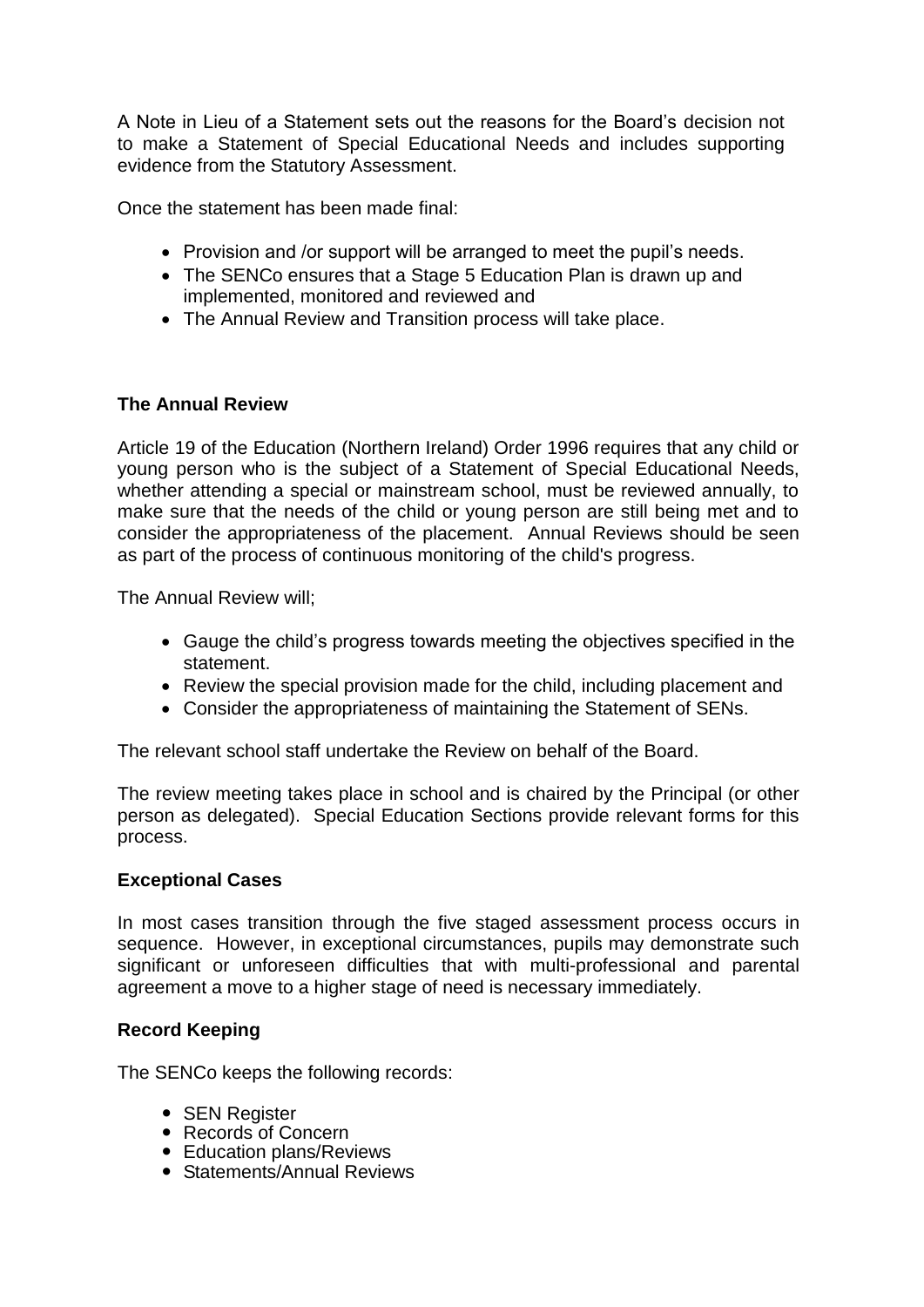- Individual Pupil Files
- Liaison/meetings with Board/Health Services
- Staffs' Support, Advice and Training Records

#### **Monitoring the Progress of Pupils with SENs**

It is the responsibility of the SENCo to ensure that the progress of pupils on the SEN register is monitored.

- Targets of IEPs monitored for quality, progression and appropriateness through meeting with teachers on a regular basis.
- Record that the pupil's class work and/or social skills are progressing, and the targets being monitored by viewing evidence or class visits and
- Quality reviews of IEPs and other relevant and purposeful measures that focus on educational outcomes and inform future planning and inform movement either up or down through the Code of Practice stages.

### **Professional Development**

The Principal oversees the professional development of all staff in his/her school and in consultation with the SENCo. The SENCo should keep a record of all training relating to SEN.

It is essential that all staff keep up-to-date with developments in the SEN field in order to provide for affected pupils.

Any staff attending INSET should disseminate the training with colleagues who did not attend courses.

### **Complaints**

All complaints regarding SENs in your school will be dealt with in line with school's existing complaints procedures.

#### **SEN Advice and Information Service**

EA have set up an SEN Advice and Information Service to support parents of children with Special Educational Needs.

This can be accessed by telephoning 028 9079 5779 Monday 19:30 - 21:30 Tuesday, Wednesday & Friday 10:00 - 13:00. Details of this service can be found on website http://www.senac.co.uk/

### **Dispute Avoidance and Resolution Service (DARS)**

DARS was established in September 2005 as part of the implementation of the Special Needs and Disability Order (SENDO). It aims to provide an independent, confidential forum to resolve or reduce the areas of disagreement between parents and schools/Boards of Governors or the EA for pupils who are on the Code of Practice, in relation to special educational provision. Where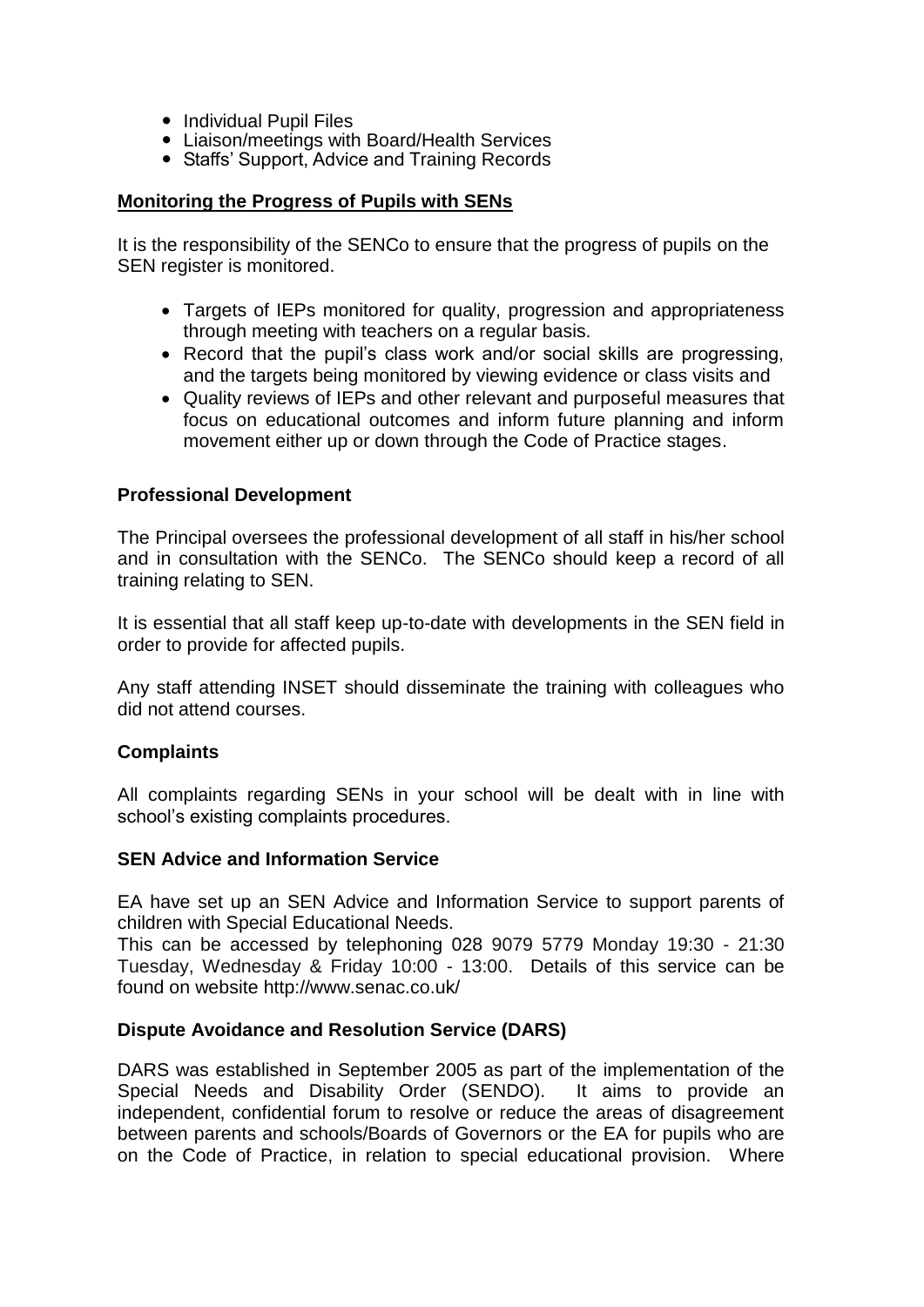interested parties have made an attempt to resolve a disagreement and this has been unsuccessful, a referral may be made to DARS.

Members of the DARS team will facilitate the possible resolution of disagreements (in a separate venue from home or school) but do not have the authority to resolve a dispute. DARS is separate and independent from Special Education Section.

Involvement with DARS will not affect the right of appeal to the Special Educational Needs and Disability Tribunal (SENDIST). Parents/Guardians may contact this service directly (see below). For DARS contact details see Appendix.

### **Special Educational Needs and Disability Tribunal (SENDIST)**

Where agreement cannot be reached between a parent and the ELB with regard to a child's special educational needs, legislation gives the right of appeal to the Special Educational Needs and Disability Tribunal or SENDIST. This body considers parents' appeals against decisions of ELBs and also deals with claims of disability discrimination in schools.

For contact Details see appendix.

#### **Monitoring and Evaluating the Policy**

This policy will be reviewed regularly and in light of changes in legislation or practice following consultation with all staff members, parents and external agencies.

Policy Date: September 2017

Review Date: September 2018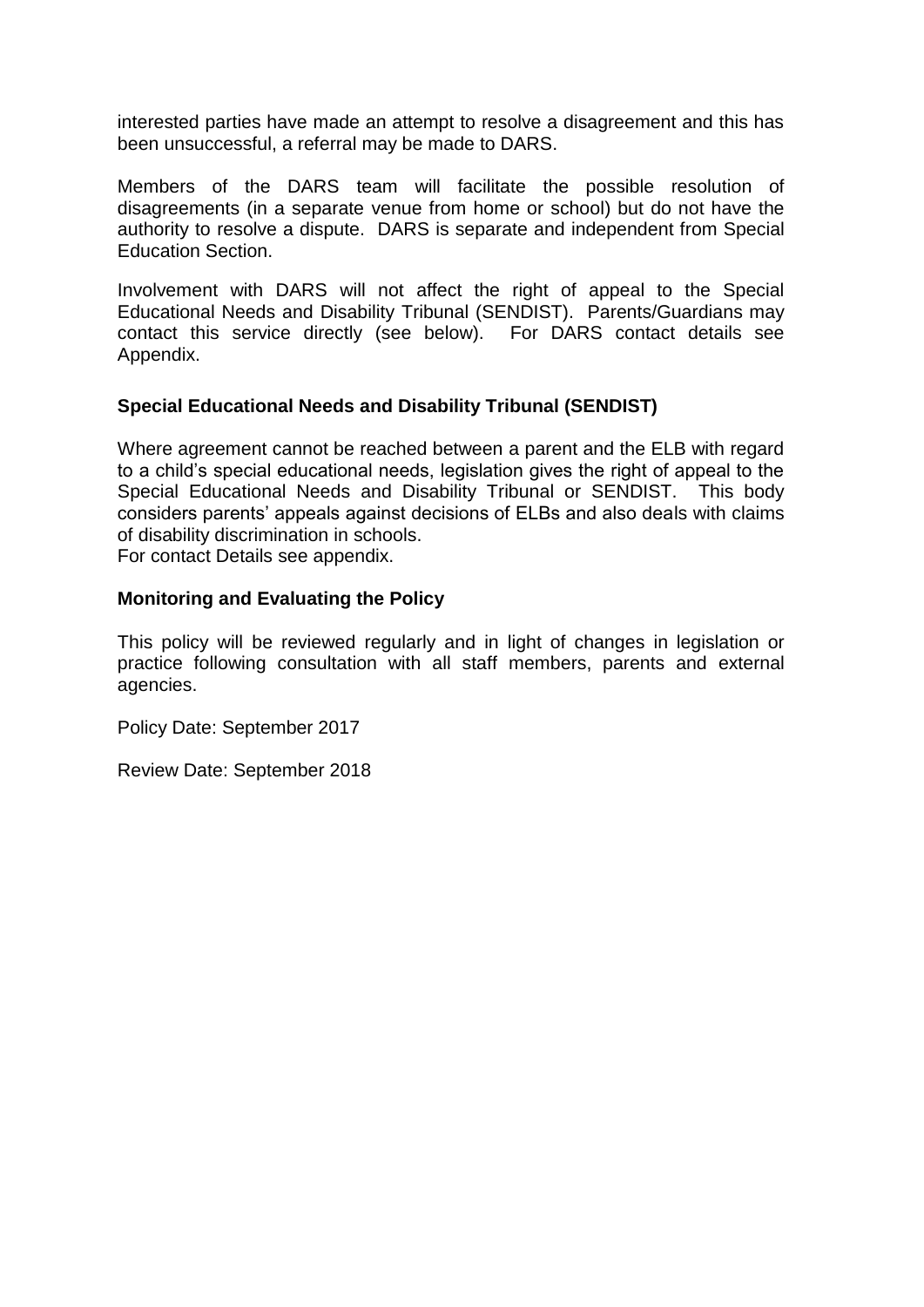# **Appendix A**

Useful contacts:

**Autistic Spectrum Advisory Service (NW office) –** 028 8224 6203 (contact person – Mabel Gillespie)

**Dispute Avoidance and Resolution Service (DARS)** – 028 3751 2383 or email [DARS.enquiry@eani.org.uk](mailto:DARS.enquiry@eani.org.uk)

**The Special Educational Needs and Disability Tribunal (SENDIST) -** 028 9072 4887 or email [tribunalsunit@courtsni.gov.uk](mailto:tribunalsunit@courtsni.gov.uk)

**Special Education (Omagh)** – Tel: +44 (0)28 8241 1411 and ask for Special Needs or email [info@eani.org.uk](mailto:info@eani.org.uk)

**Special Needs Support Officer – Derry District Council**: Mrs Carmel McDermott – 028 82411473 or email [info@eani.org.uk](mailto:info@eani.org.uk)

Lots of useful information can be accessed via the following websites:

[http://www.education-support.org.uk](http://www.education-support.org.uk/)

[http://www.eani.org.](http://www.eani.org/)uk

[http://www.nicurriculum.org.uk/inclusion\\_and\\_SEN](http://www.nicurriculum.org.uk/inclusion_and_SEN)

[http://www.deni.gov.uk/index/support-and-development-](http://www.deni.gov.uk/index/support-and-development-2/special_educational_needs_pg.htm)2/special educational needs pg.htm